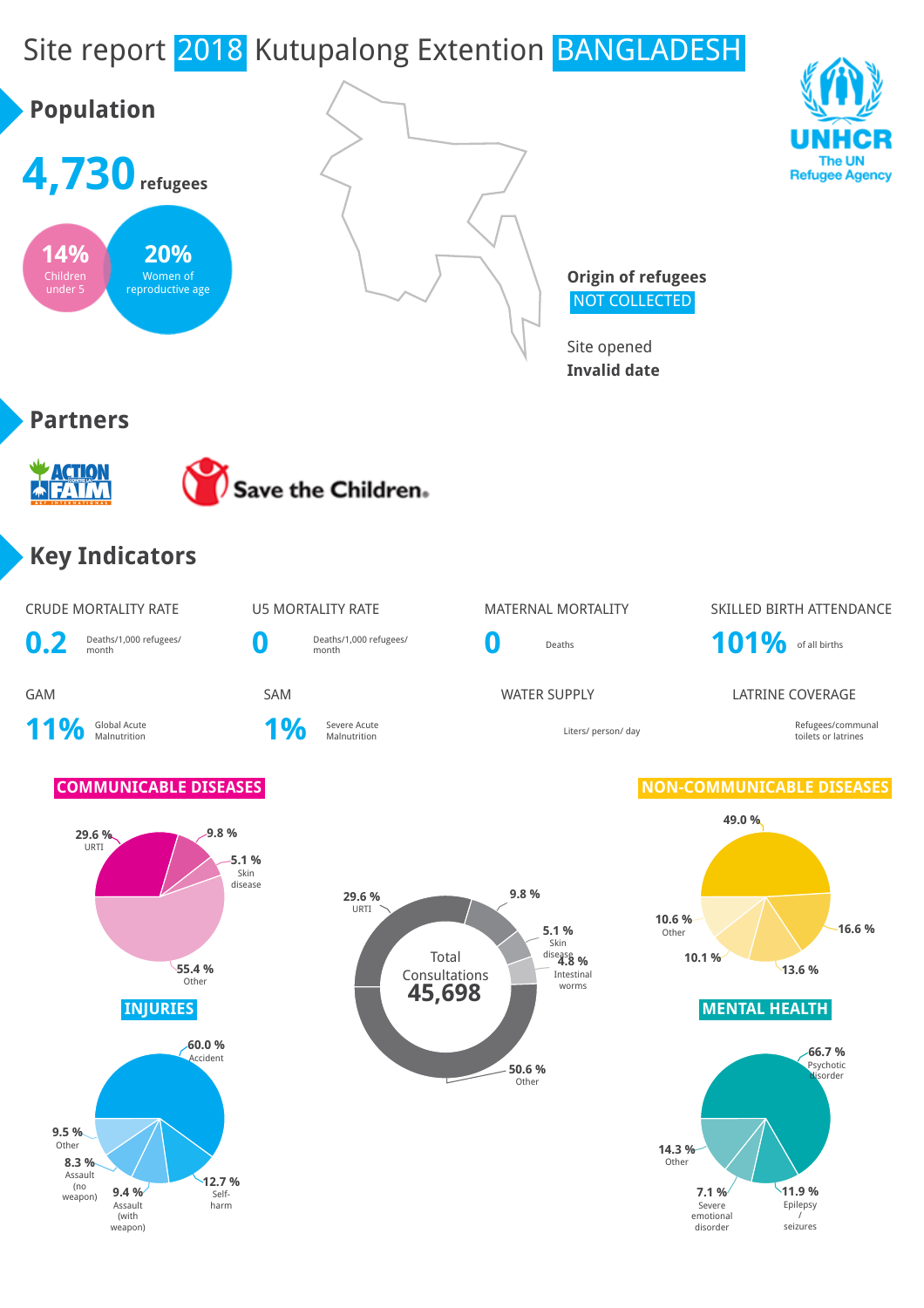### **Public Health**

| <b>HEALTH STAFFING</b>                                      | <b>INDICATOR</b> | <b>STANDARD</b> |           | <b>MORBIDITY</b>                                 | <b>INDICATOR</b>     | <b>STANDARD</b> |  |
|-------------------------------------------------------------|------------------|-----------------|-----------|--------------------------------------------------|----------------------|-----------------|--|
| Number of medical doctors                                   |                  | 1: 50,000       | 0         | Incidence of malaria among children under        | $\bf{0}$             |                 |  |
| Number of qualified nurses                                  |                  | 1:10,000        | $\bullet$ | Incidence of watery diarrhoea among              | 26                   |                 |  |
| Number of community health workers                          |                  | 1: 1,000        | $\bullet$ | children under 5                                 |                      |                 |  |
| <b>ACCESS AND UTILIZATION</b>                               | <b>INDICATOR</b> | <b>STANDARD</b> |           | Incidence of pneumonia among children<br>under 5 | 116                  |                 |  |
| Consultations per trained clinician per day                 | 35               | < 50            | ◕         | Incidence of pneumonia among over 5              | 39                   |                 |  |
| Health utilisation rate (new visits / refugee /             | 7.9              | $1 - 4$         | ◙         | Tuberculosis success rate                        |                      | < 90%           |  |
| year)<br>Proportion of host population consultations        | 0%               |                 |           | Were any MDR/X-TB cases diagnosed among<br>PoCs? |                      | <b>No</b>       |  |
| <b>MORTALITY</b>                                            | <b>INDICATOR</b> | <b>STANDARD</b> |           | <b>VACCINATION</b>                               | <b>INDICATOR</b>     | <b>STANDARD</b> |  |
| <b>Crude Mortality Rate</b><br>(CMR) (/1000/month)          | 0.2              | < 0.75          | $\bullet$ | Full vaccination coverage                        | 64%                  | < 95%<br>⊠      |  |
| <b>Under-five Mortality Rate</b><br>(U5MR) (/1000/month)    | 0.0              | $< 1.5$         | $\bullet$ | Measles vaccination coverage                     | <b>Not collected</b> |                 |  |
| <b>Infant Mortality Rate</b><br>(IMR) (/1000 livebirths)    | 0.0              | $< 30$          | Ø         | Source of vaccination data                       | survey               |                 |  |
| <b>Neonatal Mortality Rate</b><br>(NNMR) (/1000 livebirths) | 0                | < 20            | $\bullet$ | IN-PATIENT DEPARTMENT (IPD)                      | <b>INDICATOR</b>     | <b>STANDARD</b> |  |
| <b>OUTBREAK ALERT AND RESPONSE</b>                          | <b>INDICATOR</b> | <b>STANDARD</b> |           | Average length of stay (days)                    | 3.0                  |                 |  |
| Proportion of outbreaks investigated within 48<br>hours     |                  | 100%            |           | Case fatality rate                               | 0.0                  |                 |  |
| Number of outbreaks reported                                | $\mathbf 0$      |                 |           | Hospitalisation rate                             | 93.7                 | $50 - 150$      |  |

# **Reproductive Health**

| <b>ANTENATAL CARE</b>                                                                     | <b>INDICATOR</b> | <b>STANDARD</b> |                       | <b>FAMILY PLANNING</b>                                                      | <b>INDICATOR</b> | <b>STANDARD</b> |   |
|-------------------------------------------------------------------------------------------|------------------|-----------------|-----------------------|-----------------------------------------------------------------------------|------------------|-----------------|---|
| Antenatal care coverage                                                                   | 45%              | > 90%           | Ω                     | Contraceptive prevalence rate                                               | 193%             | $\geq 30\%$     |   |
| Coverage of antenatal tetanus vaccination                                                 | 62%              | >95%            | А                     | Source of contraceptive prevalence data                                     |                  |                 |   |
| <b>DELIVERY CARE</b>                                                                      | <b>INDICATOR</b> | <b>STANDARD</b> |                       | SEXUAL AND GENDER-BASED VIOLENCE (SGBV)                                     | <b>INDICATOR</b> | STANDARD        |   |
| Proportion of births attended by skilled<br>personnel                                     | 101%             | $\geq 90\%$     | $\boldsymbol{\sigma}$ | Total number of reported rapes                                              |                  |                 |   |
| Proportion of births conducted by caesarean<br>section                                    | 18%              | $5 - 15%$       |                       | Proportion of eligible rape survivors provided<br>with PEP within 72 hours  |                  | 100%            |   |
| Proportion of newborn infants with low birth<br>weight (<2500 gs) (weighed within 72 hrs) | 14%              | < 15%           |                       | Proportion of eligible rape survivors provided<br>with ECP within 120 hours | 0%               | 100%            | ೞ |
| Proportion of teenage pregnancies                                                         | 17%              |                 |                       | <b>SEXUALLY TRANSMITTED INFECTIONS (STIS)</b>                               | <b>INDICATOR</b> | <b>STANDARD</b> |   |
| Still birth rate (/ 1000 total births / month)                                            | 5                |                 |                       | Number of genital ulcer diseases                                            | $\mathbf{0}$     |                 |   |
| Number of maternal deaths                                                                 | $\mathbf{0}$     |                 |                       | Number of Pelvic Inflammatory diseases                                      | $\mathbf{0}$     |                 |   |
| Proportion of maternal deaths investigated<br>within 48 hours                             |                  | 100%            |                       |                                                                             |                  |                 |   |